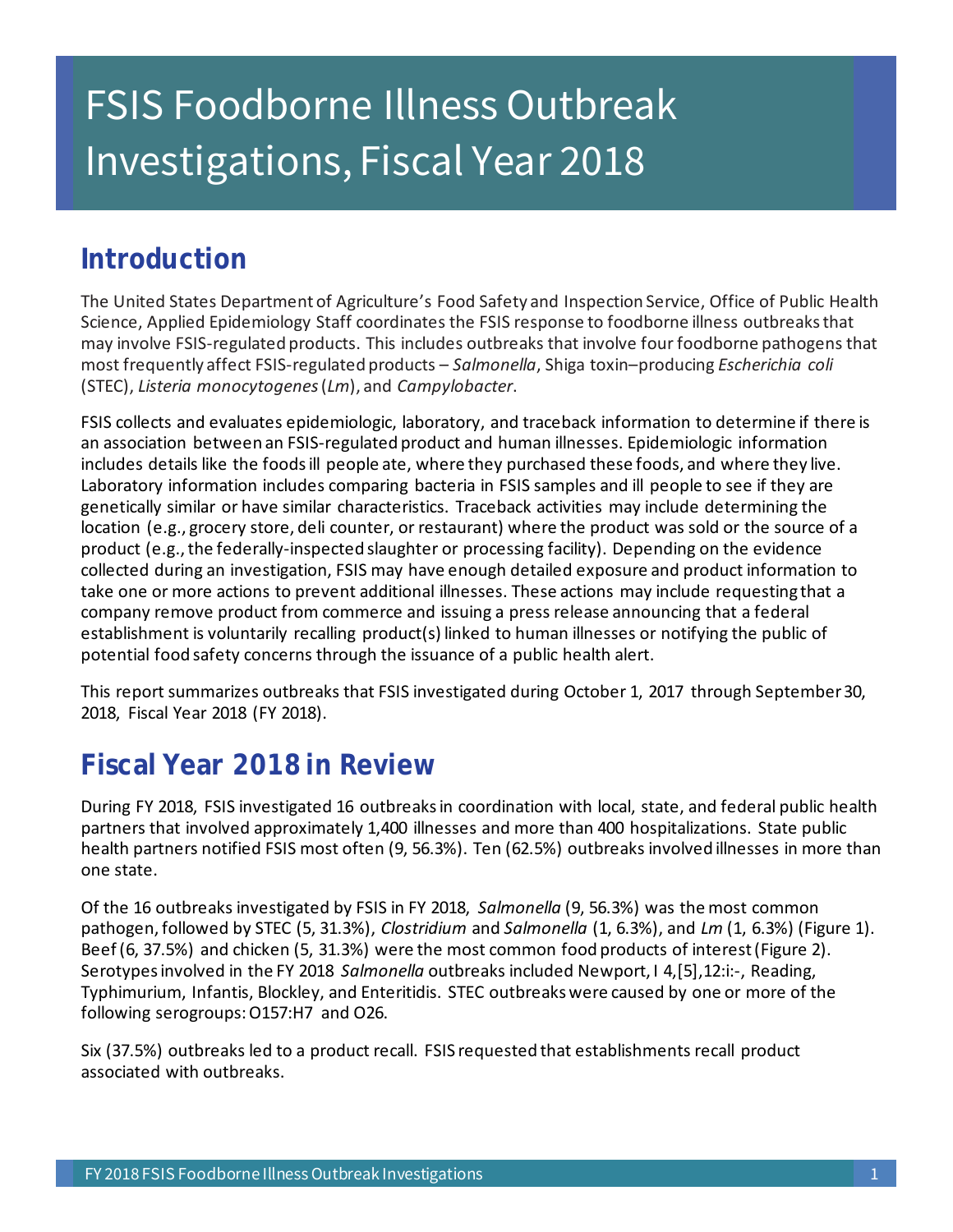Table 1 depicts characteristics about these outbreaks, including information on the serotype/serogroup, outbreak information resulted in a recall of FSIS-regulated products from commerce to prevent additional product of interest, if FSIS samples were determined to be related to human illnesses, and if the available illnesses.







\*Product investigated included multiple ingredients

| Pathogen                    | Serotype/Serogroup | Product <sup>B</sup>                     | FSIS isolates <sup>D</sup> | <b>Non FSIS</b><br>isolates <sup>E</sup> | <b>Recall</b> <sup>F</sup> |
|-----------------------------|--------------------|------------------------------------------|----------------------------|------------------------------------------|----------------------------|
| <b>STEC</b>                 | O157:H7            | <b>Beef</b>                              | No                         | No                                       | Yes                        |
|                             | O157:H7            | <b>Beef</b>                              | No                         | Yes                                      | No                         |
|                             | O157:H7            | Non-FSIS Regulated<br>Product (Romaine)  | No                         | Yes                                      | No                         |
|                             | 026                | <b>Beef</b>                              | Yes                        | Yes                                      | Yes                        |
|                             | 0157:H7 and O26    | <b>Beef</b>                              | No                         | No                                       | No                         |
| Lm                          |                    | Pork                                     | Yes                        | <b>No</b>                                | Yes                        |
| Salmonella                  | <b>Blockley</b>    | Chicken                                  | Yes                        | Yes                                      | No                         |
|                             | Enteritidis        | Chicken                                  | No                         | Yes                                      | No                         |
|                             | Infantis           | Chicken                                  | Yes                        | Yes                                      | No                         |
|                             | Newport            | <b>Beef</b>                              | Yes                        | Yes                                      | No                         |
|                             | Newport            | <b>Beef</b>                              | Yes                        | Yes                                      | Yes                        |
|                             | Reading            | Turkey                                   | Yes                        | Yes                                      | Yes                        |
|                             | Typhimurium        | Chicken                                  | No                         | Yes                                      | Yes                        |
|                             | $ 4,[5], 12$ :i:-  | Pork                                     | No                         | <b>No</b>                                | <b>No</b>                  |
|                             | $4,[5], 12$ :i:-   | Chicken                                  | Yes                        | No                                       | No                         |
| Multi-pathogen <sup>A</sup> |                    | Multi-ingredient<br>Product <sup>C</sup> | No                         | Yes                                      | No                         |

#### **Table 1. FY 2018 Outbreak Characteristics**

A) *Clostridium perfringens* and *Salmonella* I 4,[5],12:i:-

B) Product investigated by FSIS as possible, likely, or confirmed causeof illnesses during outbreak investigation

C) Product(s) investigated included multiple ingredients

 D) Isolates recovered from FSIS product (or cecal) or environmental testing found to be related (either by whole genome sequencing or pulsed-field gel electrophoresis) to clinical isolates and are included in the outbreak cluster